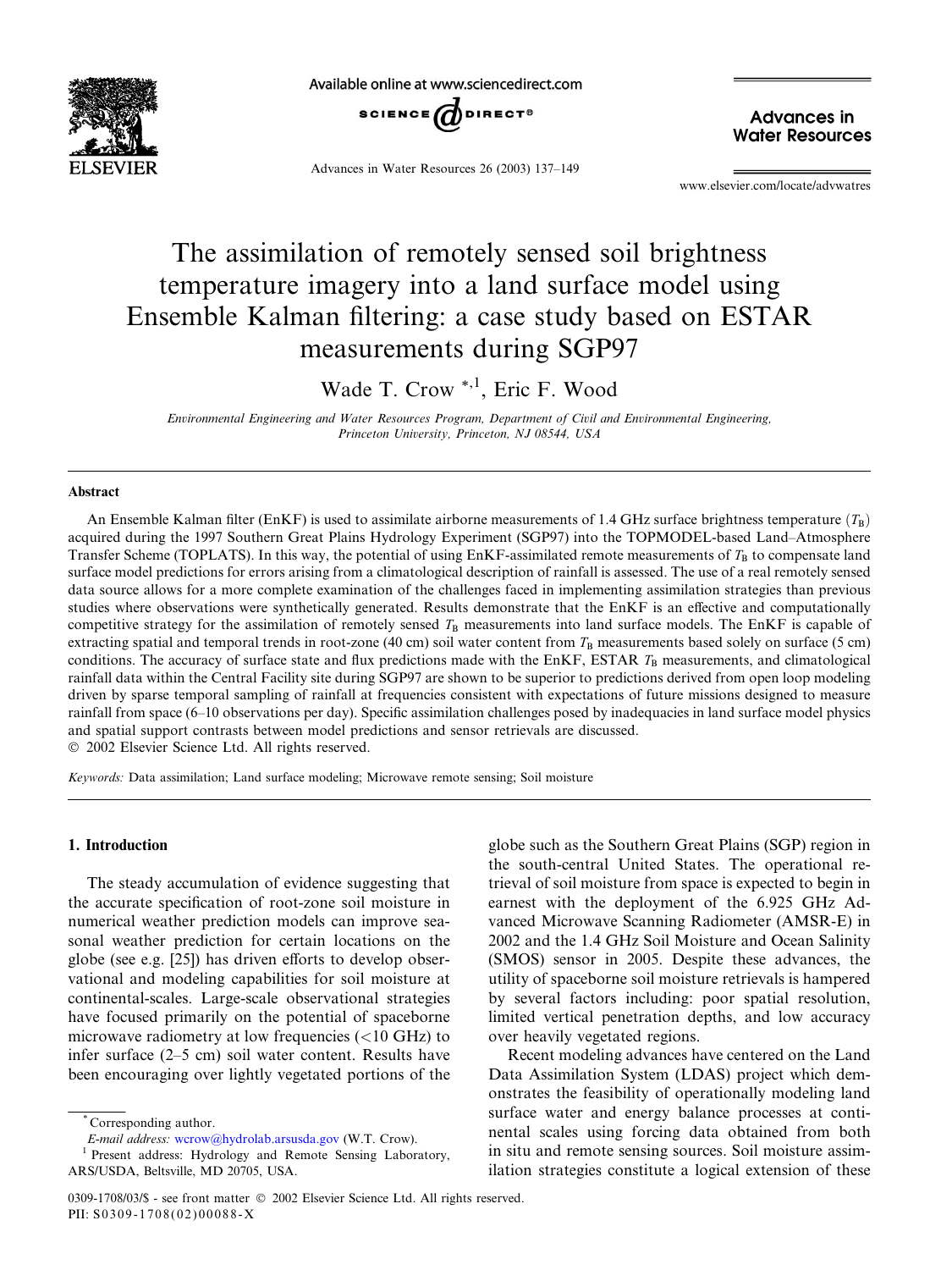advances by providing a strategy for efficiently combining soil moisture information derived from observational and modeling sources and, ideally, overcoming the limitations of each. For instance, assimilation of surface brightness temperature  $(T<sub>B</sub>)$  measurements into physically based models of near surface heat and water transport can potentially increase both the effective vertical penetration [18] and horizontal resolution [34] of spaceborne radiometers. Conversely, sequential microwave brightness temperature measurements can aid land surface modelers in soil hydraulic parameter selection [3,27] and mitigating errors arising from poor model initialization [13].

Persisting concerns about its limitations, however, has led some to question the overall role of microwave soil moisture remote sensing in the study of land surface water and energy balance processes. An alternative strategy is to place additional emphasis on the remote observation of global land surface model forcings (e.g. precipitation, surface meteorology, and solar radiation) and develop 'open loop' modeling capabilities that operate without assimilated information. Comparisons between open loop and sequential soil moisture/ $T_B$  assimilation strategies have been made in a preliminary manner by [26]. However, a complete assessment requires actual remote measurements to realistically incorporate challenges arising from the interpretation of remotely sensed data and a viable assimilation strategy to combine model predictions and remote observations in a sound manner.

A variety of strategies for the assimilation of  $T_B$ measurements into land surface models have been introduced recently. The most effective strategies are based on either sequential assimilation using some variant of the Kalman filter (KF) algorithm [18,29] or nonsequential variational smoother approaches [20,35]. See [33] for a complete review of procedures. Of special interest here is the Ensemble Kalman filter (EnKF) introduced by [14] and applied to the problem of assimilating synthetically generated surface brightness temperature measurements into a land surface model by [36]. As noted by [36], the EnKF approach is attractive for the  $T_{\text{B}}$  assimilation problem because: (i) its sequential nature is well suited for assimilation of real-time observations into operational models, (ii) it is easy to implement for land surface models and does not require the calculation of an adjoint, (iii) the Monte Carlo nature of the ensemble generation allows for any statistical form or time/space correlation in error structure, and (iv) it does not require the computationally expensive dynamic updating of error/covariance information.

The purpose of this study is twofold. First, to extend the EnKF methodology described in [36] to a real-data case involving the assimilation of remotely sensed  $T_{\rm B}$ data into a land surface model validated against independent observations. Second, to assess the ability of the EnKF to compensate predictions of surface latent heat flux and root-zone water storage for errors associated with the use of only climatological rainfall data. Such an assessment allows for comparison of the relative merits associated with land surface observations from a microwave radiometer versus precipitation estimates from a spaceborne radar.

#### 2. The Ensemble Kalman filter

The EnKF is based on the generation of an ensemble of model predictions to estimate the error/covariance information required by the standard KF for the updating of model predictions with observations [14]. All error information is contained within the ensemble, avoiding the computationally expensive explicit propagation of the error covariance matrix.

The EnKF can be generalized using a state space representation of prediction and observation operators. The development and notation presented in this section follow the discussion presented in [36]. Take  $Y(t)$  to be a vector of land surface state variables at time  $t$ . The equation describing the evolution of these states, as determined by a potentially non-linear land surface model f, is given by

$$
\frac{\mathrm{d}\mathbf{Y}}{\mathrm{d}t} = \mathbf{f}(\mathbf{Y}, \mathbf{w})\tag{1}
$$

where w relates errors in model physics, parameterization, and/or forcing data and is taken to be mean zero with a covariance  $C_w$ . The goal of the filtering problem is to constrain these predictions using a set of observations which are related to the model states contained in Y. Let the operator M represent the observation process which relates Y to the actual measurements taken at time  $t_k$ 

$$
\mathbf{Z}_k = \mathbf{M}(\mathbf{Y}(t_k), \mathbf{v}_k) \tag{2}
$$

where  $v_k$  represents Gaussian measurement error with covariance  $C_{vk}$ . The EnKF is initialized by the introduction of synthetic Gaussian error into initial conditions and generating an ensemble of model predictions using Eq. (1). At the time of measurement, predictions made by the ith model replicate are referred to as the state forecast  $Y^i_{-}$ . If **f** is linear and all errors are additive, independent and Gaussian, the optimal updating of  $Y^i_$ by the measurement  $\mathbf{Z}_k$  is given by

$$
\mathbf{Y}_{+}^{i} = \mathbf{Y}_{-}^{i} + \mathbf{K}_{k}[\mathbf{Z}_{k} - \mathbf{M}_{k}(\mathbf{Y}_{-}^{i})]
$$
\n(3)

and

$$
\mathbf{K}_k = [\mathbf{C}_{YM}(\mathbf{C}_M + \mathbf{C}_v)^{-1}]_{t=t_k} \tag{4}
$$

where  $C_M$  is the error covariance matrix of the measurement forecasts  $M_k(Y^i_-)$  and  $C_{YM}$  is the crosscovariance matrix linking the predicted measurements with the state variables contained in  $Y^i$ . All covariance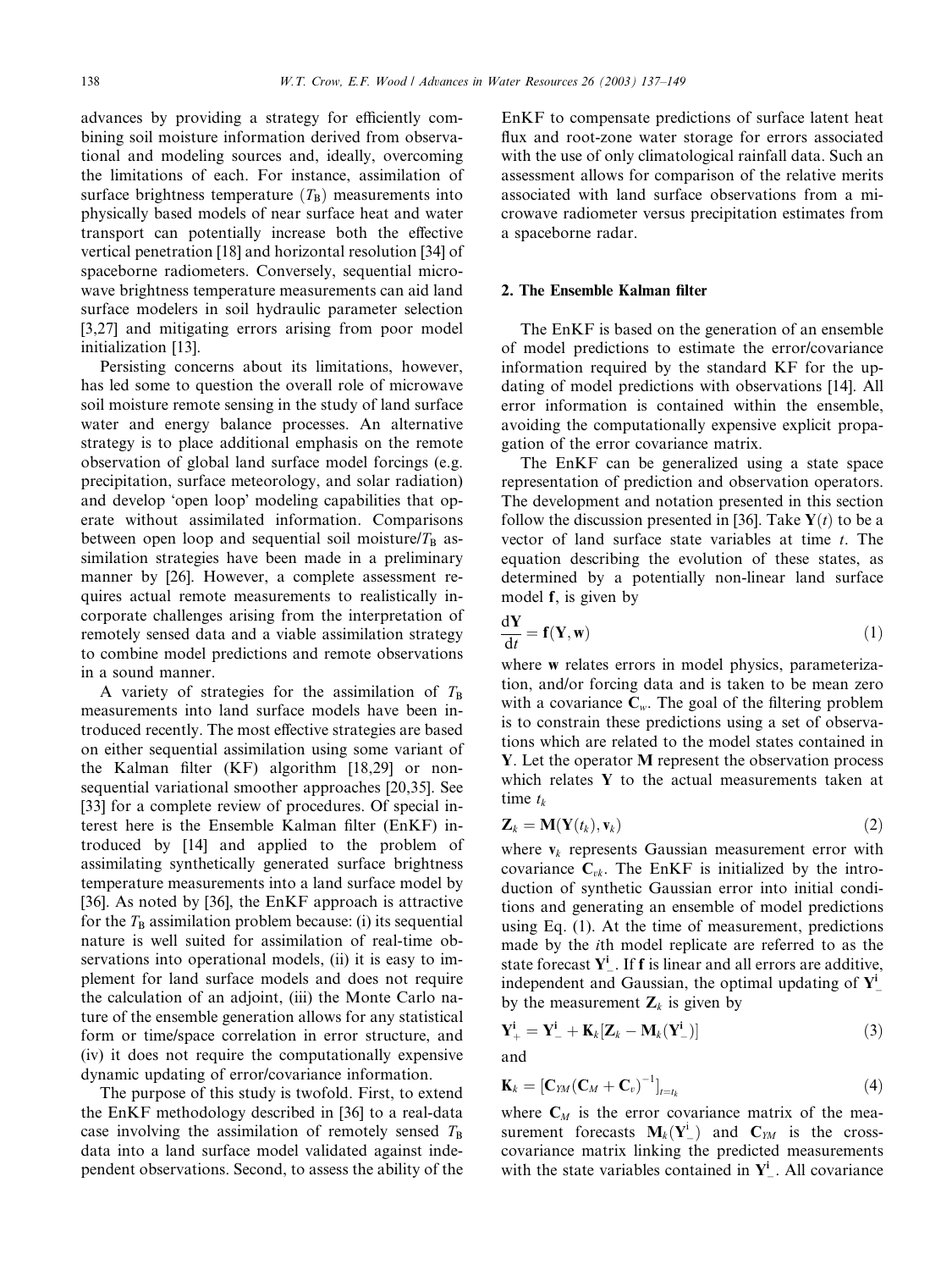values are statistically estimated around the ensemble mean. Here  $Y^i_+$  signifies the updated or analysis state representation. To ensure the Monte Carlo simulation converges to the same error predictions made by the standard KF, each assimilated measurement  $\mathbf{Z}_k$  should be perturbed with synthetic measurement error consistent with the error characteristics contained in  $C_v$  [2].

Unlike the standard KF, the EnKF does not make use of a dynamic equation to explicitly update either  $C_M$ or  $C_{YM}$ . Updating is based on a gain function **K** derived solely from information contained within the ensemble. Final state and measurement estimates are calculated by averaging predictions made by model replicates within the ensemble. While application of the EnKF does not explicitly require model linearity or Gaussian errors, the filter will cease to be optimal if either condition is not met.

#### 3. Application during SGP97

Analysis was based on data collected during the 1997 Southern Great Plains Hydrology Experiment (SGP97) run within central Oklahoma between June 18 (Julian day 169) and July 18, 1997 (Julian day 199). During SGP97, L-band (1.4 GHz) surface brightness temperature observations were acquired with the electronically scanned thinned array radiometer (ESTAR) flown aboard a P3B aircraft. Usable 800-m  $T_B$  imagery was obtained on June 18, 19, 20, 25, 26, 27, 29, and 30, and on July 1, 2, 3, 11, 12, 13, 14, and 16. Ground-based soil moisture sampling was concentrated at three study areas within the transect imaged by ESTAR: the Central Facility area, the El Reno area, and the Little Washita Basin. See Fig. 1a for transect and study area locations and [23] for a complete description of SGP97 data collection and processing techniques.

Surface water and energy balance modeling was performed using the TOPMODEL-based Land–Atmosphere Transfer Scheme (TOPLATS) [15,31]. The Land Surface Microwave Emission Model (LSMEM) [12] was used to produce estimates of 1.4 GHz surface brightness temperature  $(T_B)$  based on TOPLATS surface state predictions. In this way, an ensemble of  $T<sub>B</sub>$  predictions were calculated using a simple Poisson model of daily precipitation accumulations parameterized with climatological rainfall values. The surface state variables associated with each ensemble member were then updated by ESTAR  $T<sub>B</sub>$  measurements using the EnKF framework reviewed in Section 2. The following subsections describe components of this methodology in greater detail.

#### 3.1. TOPLATS modeling

The TOPLATS model version used was identical to that described by [31] except for the insertion of two

additional computational layers in the model's soil water balance algorithm. Consequently, soil water balance calculations were made within four layers: 0–5, 5–15, 15–40, and 40 cm to the top of the water table. Diffusive and gravity drainage fluxes between layers were calculated using the numerical approximations presented in [31]. Following [40], evapotranspiration  $E$  was calculated as

$$
E = \text{Min}\left[\sum_{i=1}^{4} \rho_i E_{\text{T}_i}, E_{\text{p}}\right]
$$
 (5)

where  $E_{\text{T}_i}$  is the maximum rate of transpiration (i.e. the threshold transpiration) each soil layer  $i$  is capable of sustaining,  $\rho_i$  is the fraction of total root surface area in each soil layer, and  $E_p$  is the potential evapotranspiration. The relationship between soil moisture in layer  $i$ and  $E_{\text{T}_i}$  was taken from [17,39] and  $E_{\text{p}}$  was calculated assuming zero water stress and the Jarvis-type formulation presented in [31]. Soil temperature was calculated at surface (0 cm), 7.5, and 50 cm nodes.

Point-scale TOPLATS results were generated at the Department of Energy's Atmospheric Radiation Measurement Cloud and Radiation Testbed (ARM CART) extended facility (EF) site  $13(36°36' N, 97°29' W)$  near Lamont, Oklahoma and the National Oceanic and Atmospheric Administration/Atmospheric Turbulence and Diffusion Division (NOAA/ATDD) Little Washita Watershed site (34°58' N, 97°57' W) near Chickasha, Oklahoma. The ARM CART EF13 site is located within the Central Facility area and the NOAA/ATDD site in the northeastern corner of the Little Washita Basin. Land cover at both sites was classified as grassland/rangeland. Based on typical grassland conditions, the albedo of both sites was taken to be 0.20 [9] and the roughness length for momentum transfer to be 2.5 cm [1]. Forty percent  $(40\%)$  of the root surface area was assigned to the 0–5-cm soil layer, 30% to the 5–15-cm layer, 20% to the 15–40-cm layer, and 10% to be below 40 cm. Parameters describing the threshold evapotranspiration of the grasses were taken from [6,16] and the impact of environmental factors on stomatal resistance followed the parameterization given in [31]. Plant heights at both sites were taken from [19].

Leaf area index (LAI) values for TOPLATS were tuned to improve latent heat flux  $(\lambda E)$  predictions. The fitted LAI value for the Central Facility ARM CART EF13 site (LAI = 2.5) fell within the LAI measurement range for grass fields in the Central Facility area  $(LAI = 2.0 \pm 0.6)$  [19]. However, the LAI value required at the Little Washita NOAA/ATDD site  $(LAI = 0.75)$  did not fall within the observed range for grass fields within the Little Washita Basin  $(LAI =$  $1.9 \pm 0.2$  and must therefore be considered a calibrated parameter. Following [22], soil texture was assumed to be loam at the ARM CART EF13 site and silt loam at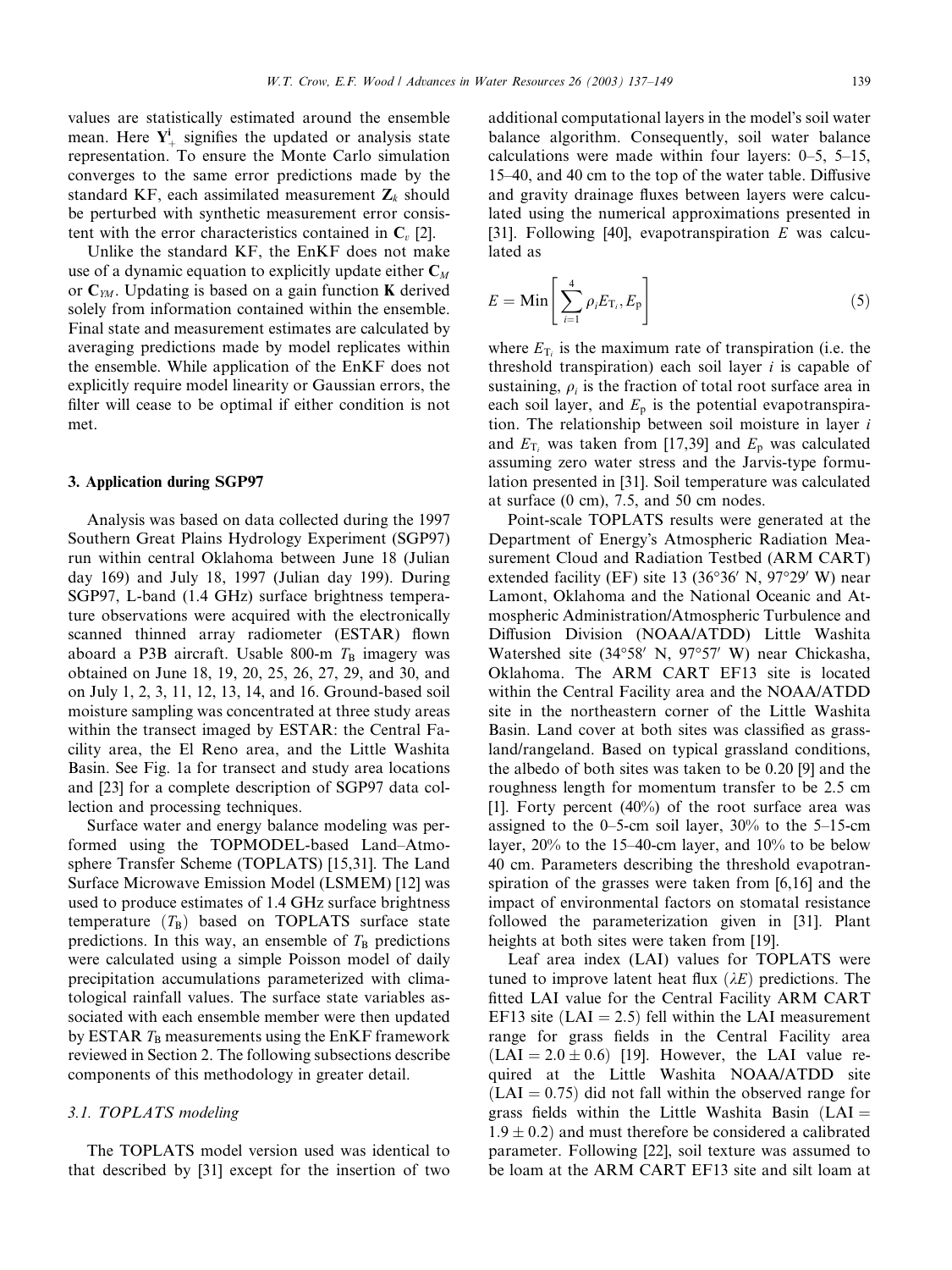

Fig. 1. (a) 800-m ESTAR brightness temperature image acquired on July 1, 1997 and study areas where intensive soil gravimetric sampling occurred. The ARM CART EF13 site is located within the Central Facility area and the NOAA/ATDD Little Washita Basin site in the northeastern corner of the Little Washita Basin. (b) Aggregation of the July 1  $T_B$  imagery into four 50-km  $\times$  70-km footprint-scale pixels.

the NOAA/ATDD site. Soil hydraulic information was available from bore-hole data taken near all ARM CART sites. However, direct incorporation of in situ sampled values of soil parameters led to overly dry conditions at the ARM CART EF13 site. As a compromise, the in situ values at the ARM CART EF13 site were averaged with values suggested for loam soils by the lookup table presented in [32]. Since no bore-hold data was available at the NOAA/ATDD site, hydraulic parameters suggested by [32] for a silt loam soil were used directly. When available, surface soil moisture values were initialized with either gravimetric or soil moisture probe measurements. Initial water table depths, deep soil moisture, and TOPLATS baseflow calibration parameters were set to climatologically reasonable values derived from long-term TOPLATS modeling of the region [7].

TOPLATS was also run on a  $0.01^{\circ}$  grid over the entire SGP97 ESTAR transect shown in Fig. 1 (15,810 computational pixels). At this larger scale, precipitation data was obtained from 4-km Weather Surveillance Radar (WSR-88D) hourly rainfall products, incoming solar radiation from 8-km Geostationary Operational Environmental Satellite (GOES) insolation imagery,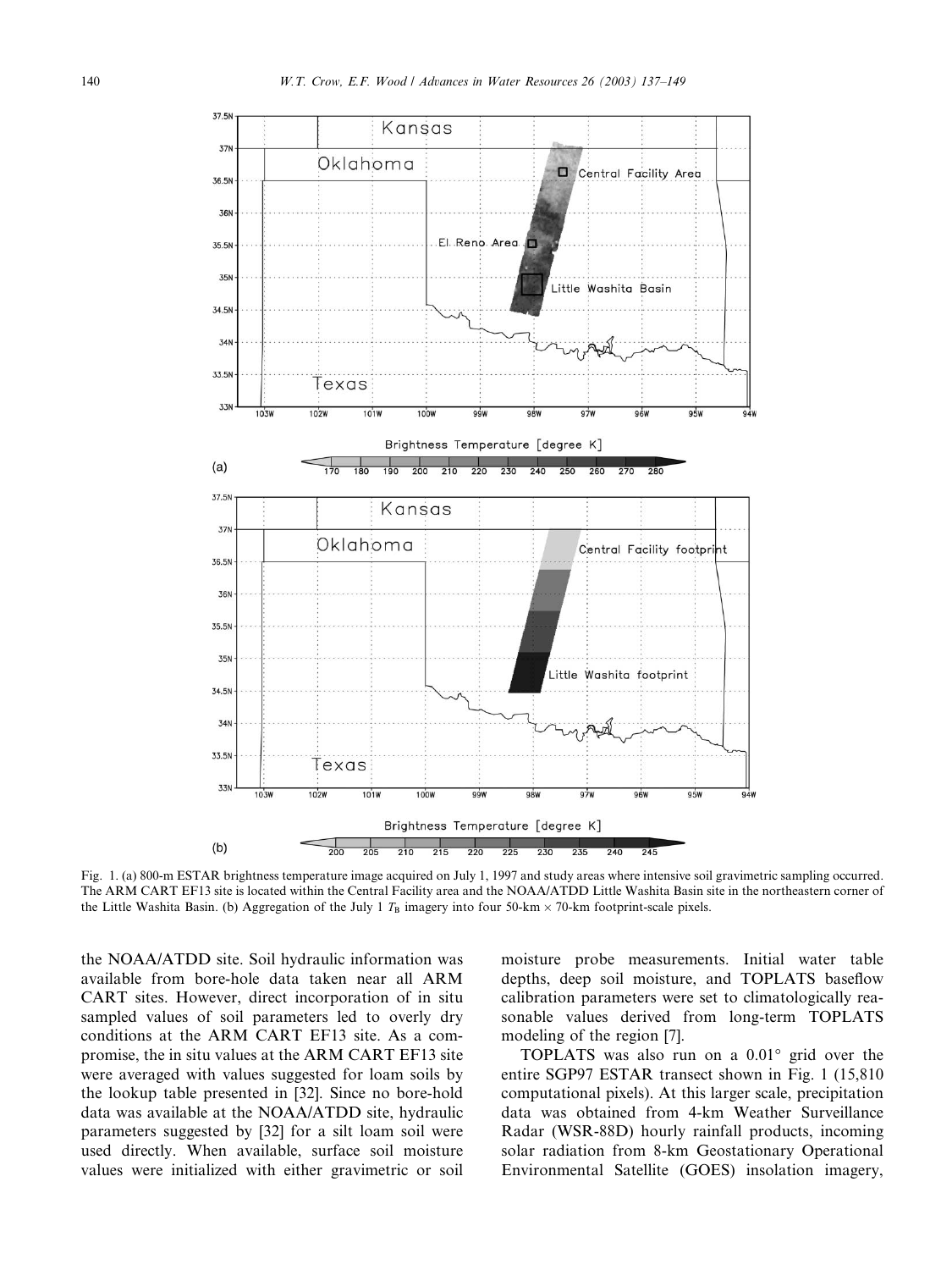and other meteorological data from an interpolation of hourly National Climate Data Center (NCDC) station measurements. Land-cover data was obtained from a land-cover classification of the region performed by [11] and soil texture data from the multilayer soil characteristics data set (CONUS-SOIL) developed at Penn State University's Earth System Science Center [28]. Surface soil moisture was initialized using ESTARderived soil moisture created by [23] on June 18 (Julian day 169). As in the point-scale modeling, initial water table depths, deep soil moisture, and TOPLATS baseflow calibration parameters were set to climatologically reasonable values derived from long-term TOPLATS modeling of the region [7]. Soil hydraulic parameters were assigned using the look-up table presented in [32]. All vegetation present in pixels classified as winter wheat was assumed to be in senescence and not transpiring. Based on measurements presented in [19], 45% of winter wheat fields in the transect were assumed to be covered by senescent vegetation which effectively shaded the underlying soil and 55% were considered to be completely devoid of vegetative cover. The soil resistance scheme developed by [30] and incorporated into TOPLATS by [31] was used to model bare soil evaporation at these sites.

#### 3.2. LSMEM modeling

Brightness temperature modeling by the LSMEM was based on surface (0–5 cm) soil moisture and a weighted combination of surface and 7.5-cm soil temperature predictions by TOPLATS. Various components of the LSMEM are based on previously published algorithms. Its calculation of soil dielectric is based on [10]. Reflectivity off a smooth surface is based on the two-layer model described in [38]. The impact of surface roughness is based on [4], and vegetation effects were incorporated using the model of [24]. Surface roughness, vegetation water content, and vegetation structure coefficients were taken from measurements made during SGP97 and processed by [23]. Vegetation coverage fraction was assumed to be 80% and the single scattering albedo off of the vegetation canopy to be 0.04 for all vegetation types. While both values are somewhat arbitrary, LSMEM  $T_B$  predictions during SGP97 exhibited little sensitivity to the specification of either parameter. Soil bulk density values were based on either ground sampling data (when available) or default values assigned according to the specified soil texture in the CONUS-SOIL classification. No atmospheric effects were incorporated into the microwave emission model.

#### 3.3. TOPLATS/LSMEM validation

Point-scale TOPLATS state variable and flux predictions were validated using in situ flux tower data and gravimetric soil moisture measurements made during SGP97. In addition, TOPLATS/LSMEM  $T_B$  predictions were compared to ESTAR  $T_B$  observations over each site. Due to uncertainty concerning the georegistration of the ESTAR imagery [23], ESTAR observations were taken from the spatial average of retrievals within a  $3 \times 3$  pixel window centered on each site. Validation results at the NOAA/ATDD Little Washita Basin and ARM CART EF13 sites are shown in Figs. 2 and 3 respectively. Comparisons to flux tower and gravimetric soil moisture observations are generally quite good, but discernible biases appear in model predictions of  $T<sub>B</sub>$  and soil moisture relative to ESTAR observations. One source of this error is likely the difference between the spatial support of model predictions and the ESTAR observations. Conditions reflected by the model may be accurate within a local plot-scale  $(<100$  m) but not representative of microwave emission for the entire 2.42 km<sup>2</sup> window ( $3 \times 3$  800-m pixels) from which ESTAR observations were obtained. For instance, ESTAR estimations of soil moisture over the entire  $2.4^2$ -km<sup>2</sup> area containing the NOAA/ATDD site are biased low versus gravimetric samples taken immediately around the flux



Fig. 2. Validation results for the NOAA/ATDD site within the Little Washita Basin. Latent heat flux and surface temperature values are daily averages of bowen ratio flux tower measurements made between 16 and 22 GMT (10 am and 5 pm CST).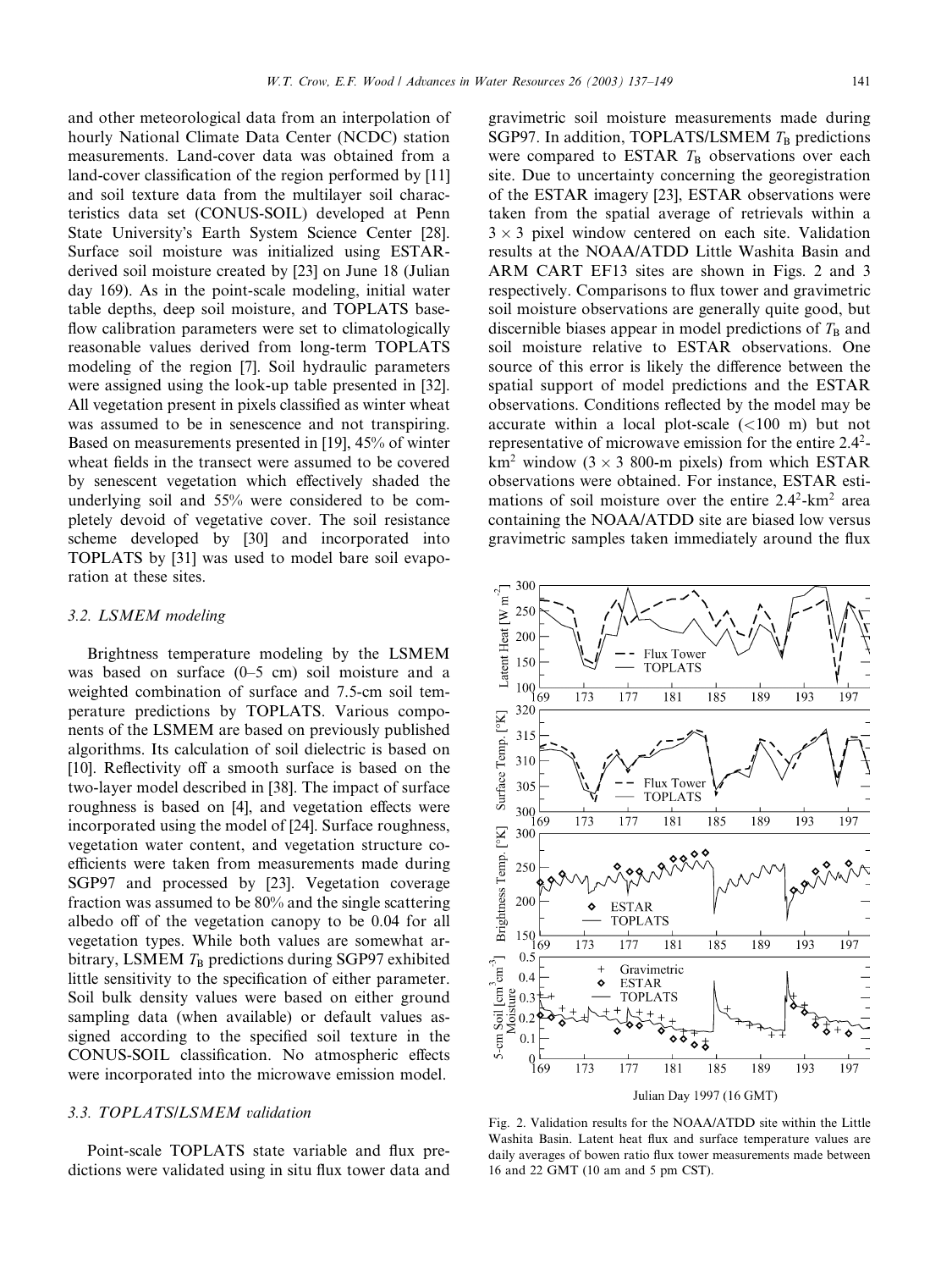

Fig. 3. Validation results for the ARM CART EF13 site within the Central Facility area. Latent heat flux and surface temperature values are daily averages of eddy correlation flux tower measurements made between 16 and 22 GMT (10 am and 5 pm CST).

tower site (Fig. 2). This suggests that the area surrounding the site is locally wet, and has a low  $T_{\rm B}$ , relative to the larger  $2.4^2$ -km<sup>2</sup> window in which the site is embedded. Because of georegistration uncertainty, comparisons did not improve when made between model predictions and the single  $800^2$ -m<sup>2</sup> ESTAR pixel judged closest to each site.

Shortcomings in model physics can also lead to discrepancies between model results and observations. At the ARM CART EF13 site (Fig. 3) the model tends to overestimate  $T_B$ . Some of this overestimation occurs in the immediate aftermath of heavy rainfall events (see Julian days 178, 181, 182, and 193). Rainfall accumulations at the ARM CART EF13 site from June 18 to July 19 were at least double climatologically expected levels (>200 mm versus 90 mm). Consequently, one possible contributing factor to the overestimation of  $T<sub>B</sub>$  is the presence of standing water in fields recently wetted by heavy rainfall. Standing water was observed, although not sampled gravimetrically, at the site during Julian days 181 and 182. The impact of this standing water, and the inability of the model to represent it, should introduce a high bias in modeled  $T<sub>B</sub>$  predictions. In contrast to the ARM CART EF13 site, model estimates of  $T_{\rm B}$ are biased low by 13.6 K at the NOAA/ATDD Little Washita Basin site (Fig. 2). Here comparisons to both ESTAR and gravimetric observations demonstrate that TOPLATS overestimates soil moisture during dry periods of the experiment (see Julian days 181–184 and 194– 197 in Fig. 2). This overestimation is likely due to the neglect of bare soil evaporation beneath vegetation by TOPLATS and the accumulated drying power of this process during the tail end of dry-down events.

A more natural scale to compare model predictions and ESTAR  $T<sub>B</sub>$  observations is at a spatial scale equivalent to the footprint size expected for next-generation spaceborne radiometers. Fig. 1b illustrates the division of the ESTAR transect into 4 approximately  $50$ -km  $\times$  70-km footprints. Each footprint was modeled by TOPLATS/LSMEM using a 0.01° grid size. Scaling the analysis up to a footprint-scale overcomes some of the spatial support problems encountered at the sitescale. For instance, aggregating ESTAR observations and TOPLATS/LSMEM  $T<sub>B</sub>$  predictions within the Little Washita footprint (see Fig. 1b) reduces the bias in TOPLATS/LSMEM  $T_B$  predictions from -13.6 K (observed at the NOAA/ATDD Little Washita Basin site) to  $-4.9$  K.

A still coarser scale is obtained by averaging results for all four footprints in Fig. 1b into a single 50-km  $\times$ 280-km transect-scale value. A comparison between transect-averaged  $T_B$  values obtained from ESTAR and TOPLATS/LSMEM modeling is shown in Fig. 4. At the transect-scale, LSMEM/TOPLATS  $T_B$  predictions remain biased slightly high. The bias is pronounced during dry periods of the simulation and likely reflects the continued overestimation of top 5-cm soil moisture by TOPLATS due to the neglect of bare soil evaporation below vegetation canopies. Despite this bias, independent surface soil moisture estimates derived from ES-TAR and the model of [21] match TOPLATS/LSMEM predictions within a root-mean-squared (RMS) difference of 2.3% volumetric [0.023  $\text{cm}^3_{\text{water}} \text{cm}^{-3}_{\text{solid}}$ ]. In addition, RMS differences between transect-averaged TOPLATS effective soil temperature estimates and those calculated by [23], using 10-cm Oklahoma Mesonet soil temperature measurements and the method of [5], are small (1.0 K).

# 3.4. Rainfall ensemble generation

The EnKF was applied to the problem of accurately modeling root-zone soil moisture using sequential observations of 1.4 GHz brightness  $T_\text{B}$  and no supporting rainfall data. Between each of the 16 ESTAR  $T<sub>B</sub>$  acquisitions during SGP97, an ensemble of TOPLATS forecasts with 100 members was generated using climatological rainfall parameters and a daily rainfall model that assumed storms arrivals to be a Poisson process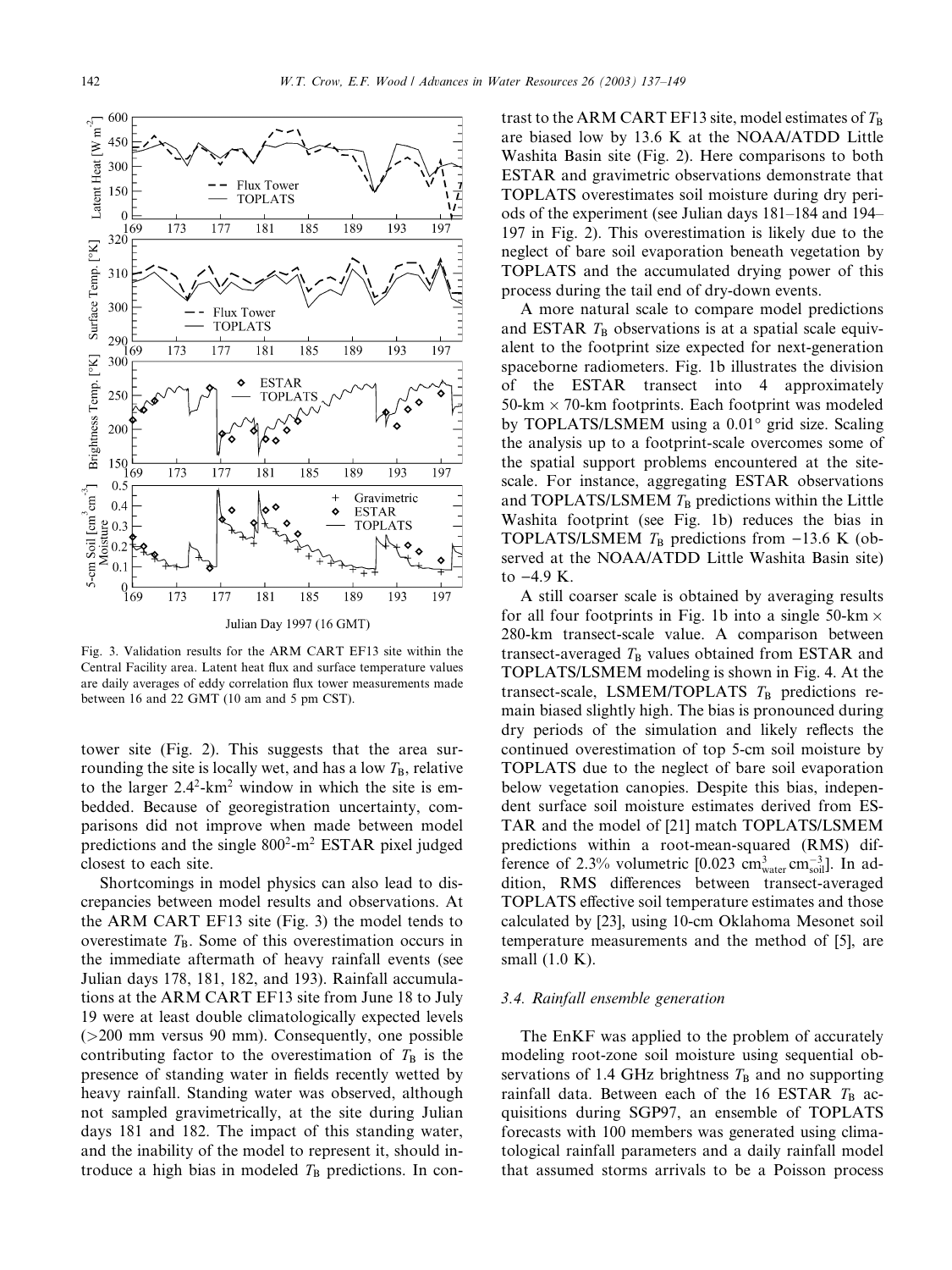



Fig. 4. Transect-averaged comparisons of ESTAR observations and TOPLATS/LSMEM predictions. ESTAR soil moisture values were taken from the data set generated by [23] using the radiative transfer model presented by [21]. Fig. 5. Updating of TOPLATS surface soil moisture and TOPLATS

with exponentially distributed intensities. While simple in nature, such a model has been used successfully in previous soil moisture studies [37]. Daily rainfall depths were downscaled to hourly values by assuming all rainfall occurs within a continuous four-hour period randomly located within the day. Mean rainfall statistics during June and July for locations within the SGP97 study area were obtained from the Oklahoma State Climatology Service and rain gauge data collected between 1970 and 2001 at El Reno, Oklahoma (see Fig. 1a).

# 4. EnKF results

Fig. 5 illustrates the EnKF's sequential assimilation of ESTAR  $T_B$  measurements over the ARM CART EF13. The ensemble of TOPLATS/LSMEM predictions was initialized by adding mean zero Gaussian noise with a standard error of 3% volumetric to initial surface soil moisture values derived from ESTAR imagery on June 18 (Julian day 169). Between ESTAR overflights, an ensemble of TOPLATS runs, based on 100 separate



LSMEM surface brightness temperature with local ESTAR  $T_B$  measurements and the EnKF at the ARM CART EF13 site. Shaded region represents 25th to 75th quartile spread of ensemble members. Dotted vertical lines indicate ESTAR observation times.

realizations of the Poisson/exponential rainfall model, was generated. At every observation time, model states for each of the ensemble members were updated using ESTAR  $T_B$  measurements and Eqs. (3) and (4). A standard error of 5 K was assumed for all ESTAR  $T_{\rm B}$ measurements. The updated states constituted a new set of ensemble members which were then propagated to the next assimilation time by TOPLATS.

# 4.1. Point-scale results

Fig. 6 illustrates the ability of the EnKF and remotely sensed 1.4 GHz  $T_B$  measurements to correct errors in TOPLATS modeling results associated with the use of climatological rainfall information at the ARM CART EF13 site. EnKF results are shown for updating with both local- $(2.4^2-km^2 \text{ resolution})$  and footprint-scale  $(50 \times 70 \text{-} \text{km}^2 \text{ resolution})$  ESTAR  $T_B$  observations. Benchmark TOPLATS results are based on modeling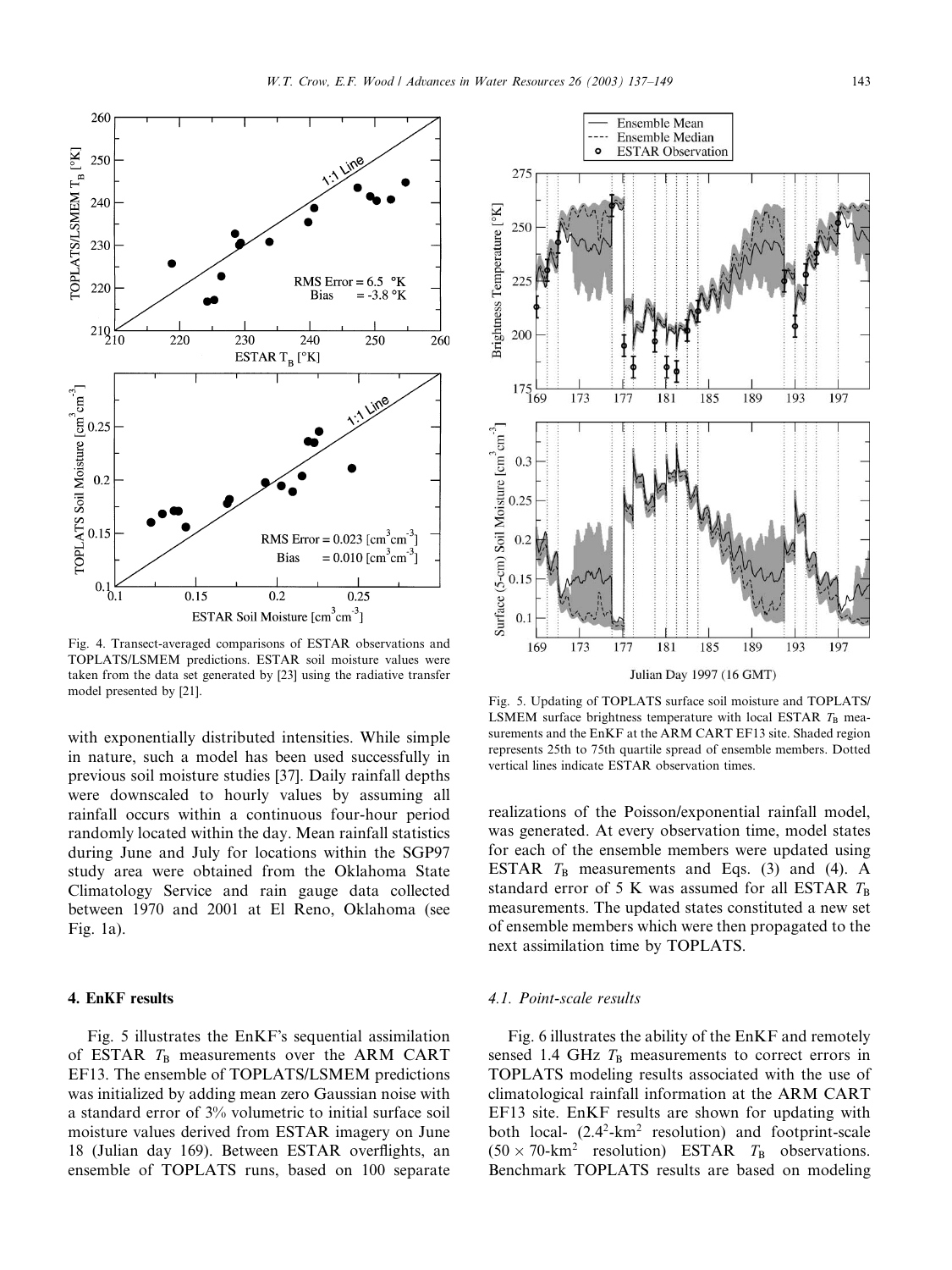

Fig. 6. Baserun, EnKF, and open loop results for TOPLATS predictions at the ARM CART EF13 site. EnKF results are shown for updating with local- (2.4<sup>2</sup> km<sup>2</sup>) and footprint-scale (50  $\times$  70 km<sup>2</sup>)  $T_B$ observations. Latent heat flux values are daily averages between 16 and 22 GMT (10 am and 5 pm CST). Footprint-scale EnKF latent heat flux results are essentially identical to local-scale EnKF results and omitted from the plot for clarity.

with all available forcing data—including gauge-based rainfall measurements. Open loop results are derived from the average of 100 unupdated TOPLATS replicates generated with the climatologically based Poisson/ exponential rainfall model. Since June and July 1997 were exceptionally wet at the site, assuming climatological rainfall levels generally underpredicts amounts of vertically integrated root-zone water storage  $(\theta_{40 \text{ cm}})$  and surface latent heat flux  $(\lambda E)$ . Even without any direct rainfall measurements, updating members of the open loop ensemble with ESTAR  $T_B$  observations allows the EnKF to capture both the early dry portion of the experiment (Julian days 169 to 177) and the impact of rainfall events during the very wet middle period (Julian days 177 to 185). The improved representation of  $\theta_{40 \text{ cm}}$ leads to more accurate  $\lambda E$  predictions relative to the open loop case during the early and middle portion of the experiment. EnKF  $\theta_{40 \text{ cm}}$  predictions, however, drift relative to benchmark results during the gap in ESTAR overflights between Julian days 184 and 192 and remain



Fig. 7. Baserun, EnKF, and open loop results for TOPLATS rootzone soil moisture predictions at the NOAA/ATDD Little Washita Basin site. EnKF results are shown for updating with both local- (2.42 km<sup>2</sup>) and footprint-scale (50  $\times$  70 km<sup>2</sup>)  $T_B$  observations.

biased high even after ESTAR measurements resume. The shortcomings of the EnKF during this period are attributable to a high bias in LSMEM  $T_B$  predictions during the final week of the experiment (see Fig. 2) which causes the filter to excessively wet the root-zone in an attempt to keep TOPLATS/LSMEM  $T<sub>B</sub>$  predictions low enough to match ESTAR observations.

EnKF results from the NOAA/ATDD Little Washita Basin site shown in Fig. 7 are less encouraging. State predictions updated by the EnKF provide only marginally better results than the climatologically based open loop simulation. Some of the difficultly arises from a lack of ESTAR  $T_B$  observations between Julian days 184 and 192 which prevents an appropriate response to rainfall on day 185. However, EnKF  $\theta_{40 \text{ cm}}$  results are consistently biased low even during an earlier period of near daily measurement rates between days 176 and 184. Despite relatively accurate TOPLATS predictions of surface soil moisture, a persistent low bias in benchmark LSMEM  $T_B$  predictions exists at the site (see Fig. 3). This bias in predicted  $T<sub>B</sub>$  causes the EnKF to misinterpret ESTAR  $T_B$  observations and excessively dry the soil column. In particular, the poor EnKF update on day 176 is due to a combination of this bias and the large model uncertainty (i.e. ensemble spread in Fig. 5) arising from the ESTAR observation gap between days 171 and 176.

Somewhat surprisingly, EnKF results in Figs. 6 and 7 demonstrate little or no negative impact associated with upscaling ESTAR  $T_B$  observations from the local- to footprint-scale. This lack of dependence on resolution suggests that even coarse footprint-scale  $T<sub>B</sub>$  retrievals have value for updating local point-scale models. However, the limited scope of the comparisons does not exclude other possibilities. For instance, the demonstrated value of the footprint-scale observations could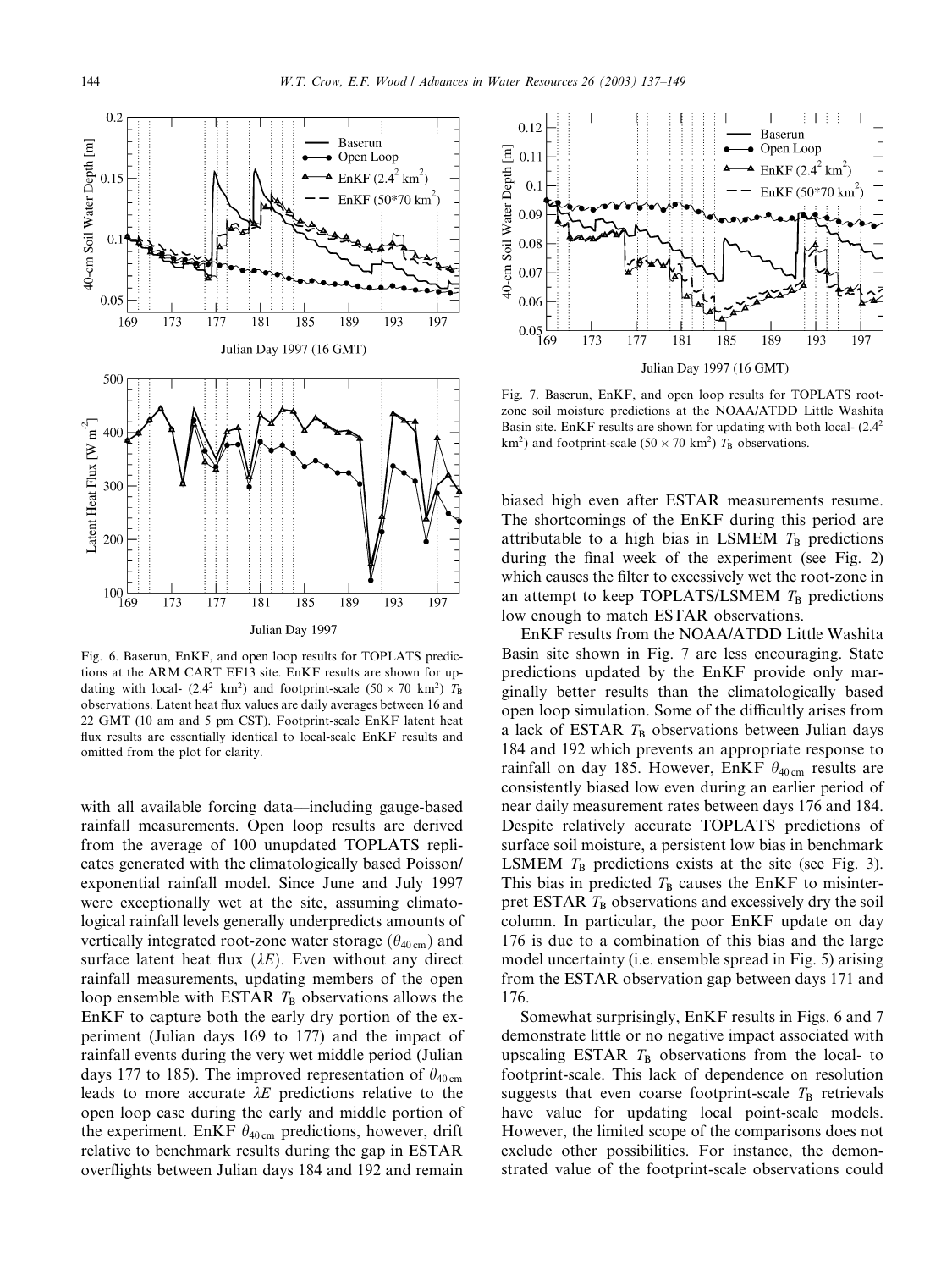reflect the legacy of relatively large-scale precipitation patterns encountered during SGP97 or simply attest to the regional representativeness of the two study sites.

## 4.2. Impact of ensemble size

Even under ideal conditions for application of the EnKF (i.e. linear model, mean zero Gaussian observation and state errors) the EnKF will converge to an optimal result only when the size of the ensemble is sufficiently large. It is important to quantify the benefits of enhanced EnKF performance, realized with increased ensemble size, in the context of the additional computational costs. In a real-data case neither the true land surface state nor the exact measurement process connecting land surface state variables to remote observations is known. Consequently, evaluation of the benefits associated with increased ensemble size is difficult. Our best guess of land surface state conditions is given by TOPLATS/LSMEM results driven by gauge-measured precipitation and validated against observed surface state variable and flux measurements. These predictions are shown in Figs. 2 and 3 and used as the benchmark case in Figs. 4 and 5. Table 1 outlines RMS differences between such benchmark values and results derived from EnKF analysis with various ensemble sizes at the ARM CART EF13 site. Results are shown for four soil moisture and two surface temperature state variables and are based on the assimilation of local  $(2.4^2$ -km<sup>2</sup> resolution) ESTAR observations. While the EnKF clearly improves model predictions relative to the open loop case, little improvement is seen when increasing ensemble size between 50 and 1000. This suggests that, for ensemble sizes  $>50$ , alternative errors sources (e.g. measurement biases, lack of model linearity, non-Gaussian error distributions) and the shortcomings of the benchmark results themselves play a larger role than errors arising from finite ensemble sizes. In contrast, results in [36] demonstrate improved EnKF performance for ensemble sizes up to 1000. The larger range of dependence in [36] is likely due to the much higher number of degrees of freedom implicit in their horizontally distributed update procedure relative to the one-dimensional case examined here.

# 4.3. Comparison to spaceborne radar rainfall and direct insertion results

A natural benchmark for EnKF results are TOPL-ATS predictions based on rainfall times series derived from temporal sampling patterns consistent with expectations for next-generation spaceborne missions designed to measure precipitation globally. Sparse (6–10 samples per day) sampling of precipitation by spaceborne radar is generally considered to be a major source of error in satellite-derived estimates of rainfall accumulations (see e.g. [41]). Assuming rainfall rates to be temporally constant between sparse measurements can lead to large errors in estimations of hourly rainfall rates and impact the accuracy of land surface model predictions driven by spaceborne precipitation observations.

Fig. 8 addresses this concern by comparing the RMS accuracy of  $\theta_{40 \text{ cm}}$  and  $\lambda E$  TOPLATS predictions derived from a range of sparse sampling rates to errors associated with the assimilation of local  $(2.4^2$ -km<sup>2</sup> resolution)  $T_{\text{B}}$  observations and purely climatological rainfall considerations. Comparisons were made using a subsampling procedure on 15-min rainfall gauge data at the ARM CART EF13 site. For a daily sampling frequency of  $v$ , rainfall rates were assumed content and equal to the observed 15-min gauge-derived rate for the  $24v^{-1}$  h period centered on each observation. The subsampling exercise was repeated using every 15-min observation in the first  $24v^{-1}$  interval as the simulation start time. The resulting set of rainfall forcing data was then used to force an analogous set of TOPLATS observations from which error statistics in Fig. 8 were calculated.

Since the actual integration time of each rain gauge measurement is 15 min, and not the nearly instantaneous snapshot provided by a satellite, rainfall sampling errors in Fig. 8 are likely conservative. Nevertheless, for sampling rates expected in next-generation global precipitation missions (6–10 observations per day), EnKF  $\theta_{40 \text{ cm}}$  and  $\lambda E$  results driven by climatological rainfall information and assimilated 1.4 GHz  $T<sub>B</sub>$  values are more accurate than results derived from open loop strategies based on the sparse temporal sampling of precipitation from space.

Table 1

Errors in EnKF soil moisture  $(\theta)$  and temperature  $(T)$  predictions for various ensemble sizes at the ARM CART EF13 site

| Ensemble size | $\theta$ <sub>5 cm</sub> | $\theta$ <sub>5–15 cm</sub> | $U_{15-40 \text{ cm}}$ | $U_{1z}$ | $\mathbf{r}$<br>I <sub>surf</sub> | $17.5 \text{ cm}$ |  |
|---------------|--------------------------|-----------------------------|------------------------|----------|-----------------------------------|-------------------|--|
| 50            | 0.87                     | 0.81                        | 0.59                   | 0.46     | 0.45                              | 0.92              |  |
| 100           | 0.88                     | 0.81                        | 0.53                   | 0.36     | 0.50                              | 0.93              |  |
| 200           | 0.87                     | 0.81                        | 0.53                   | 0.31     | 0.52                              | 0.91              |  |
| 500           | 0.85                     | 0.80                        | 0.52                   | 0.35     | 0.49                              | 0.89              |  |
| 1000          | 0.85                     | 0.80                        | 0.54                   | 0.41     | 0.52                              | 0.92              |  |

The transmission zone  $(\theta_{tr})$  extends from a depth of 40 cm to the top of the water table.  $T_{\text{surf}}$  is the surface skin temperature and  $T_{7.5 \text{ cm}}$  is the 7.5-cm soil temperature. All error values are calculated relative to a TOPLATS baserun simulation forced by gauge-based rainfall observations and normalized by the error observed in the open loop case.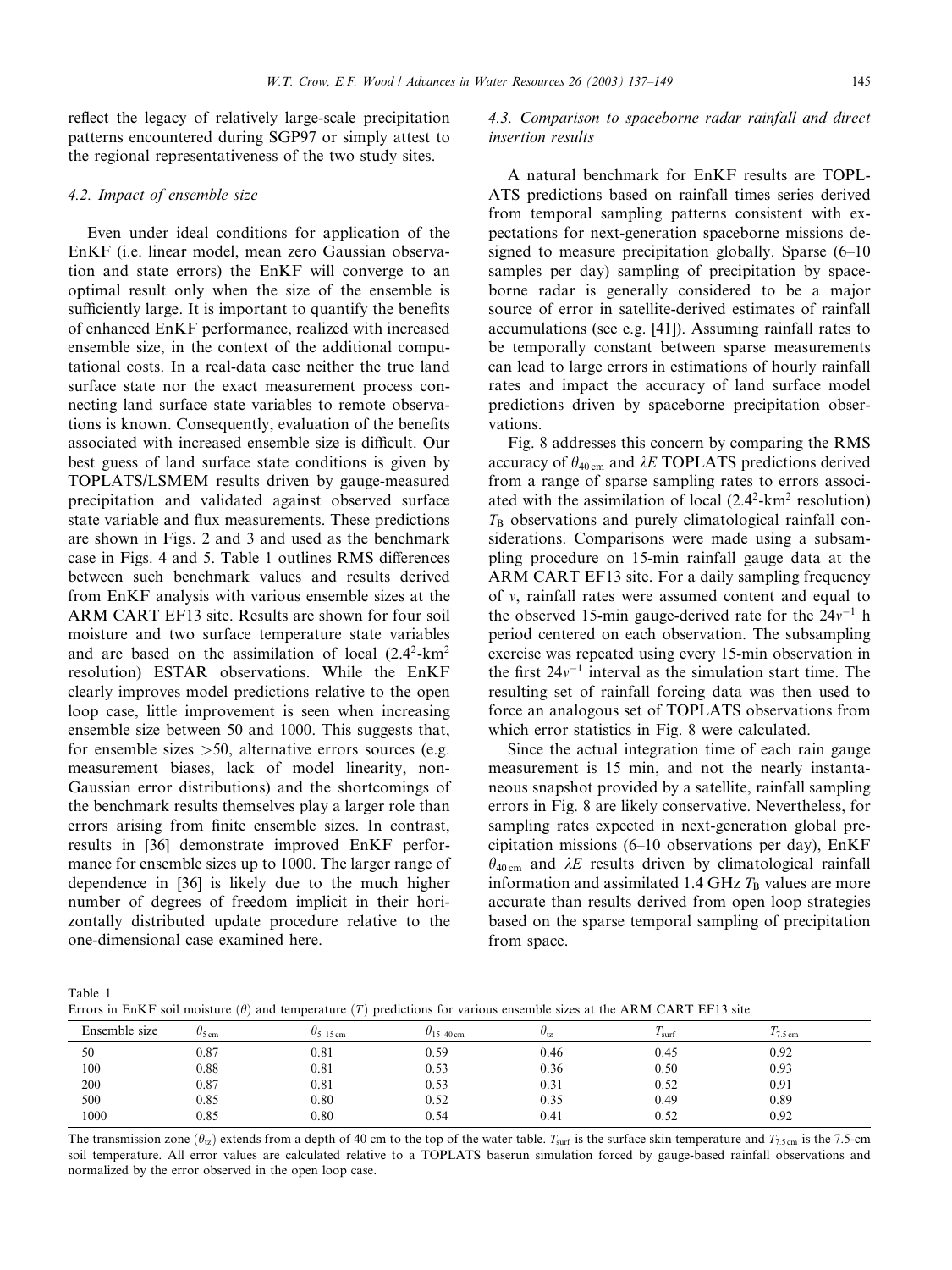

Fig. 8. Errors at the ARM CART EF13 site associated with the EnKF (local ESTAR  $T_B$  observations), the climatologically driven open loop, and direct insertion strategies (local ESTAR surface soil moisture retrievals) plotted with errors due to the sparse temporal sampling of rainfall. Latent heat flux RMS error is given in terms of daily averages between 16 and 22 GMT (10 am and 5 pm CST).

Results for the direct insertion of soil moisture values derived from ESTAR  $T<sub>B</sub>$  imagery and the backwards radiative transfer model of [21] are also shown in Fig. 8 for comparison. As in the EnKF case, results for direct insertion were obtained by running an ensemble of climatologically derived rainfall realizations through TOPLATS/LSMEM. At each observation time, surface (5-cm) soil moisture in each realization was set equal to the local ESTAR soil moisture observation. All other model state variables were unchanged, and final state variable predictions were obtained by averaging across the ensemble.

Such an integration strategy is generally considered suboptimal because it neglects information generated by the model and updates only the single state variable–– surface soil moisture—directly observed by ESTAR. Large rainfall events on Julian days 177 and 181 at the ARM CART 13 site, for instance, recharge soil moisture levels far below the 5-cm surface zone. Direct insertion updating is incapable of capturing such recharge and underpredicts subsequent levels of root-zone water storage at the site. Fig. 8 demonstrates the relative superiority of EnKF-derived root-zone soil moisture over direct insertion results during SGP97. Due to wet conditions at the site, which minimize the sensitivity of surface energy fluxes to soil water availability, the EnKF's advantage over direct insertion is very slight for  $\lambda E$  predictions (Fig. 8).

# 4.4. Footprint-scale results

For footprint-scale simulations, 800-m ESTAR  $T_B$ imagery was aggregated up to the four footprint-scales shown in Fig. 1b. TOPLATS/LSMEM predictions for every one of the  $\sim$ 4000 computational grid-cells within each footprint were updated using these spatially averaged ESTAR  $T_B$  measurements and the EnKF framework. For computational reasons, the ensemble size (i.e. number of model replicates) was reduced from 100 to 50. Ensemble replicates were generated using the same daily rainfall model as the site-scale analysis. Rainfall



Fig. 9. Baserun, EnKF assimilation, and open loop root-zone soil moisture predictions over the Central Facility and Little Washita footprints (see Fig. 1b). Baserun results are generated by TOPLATS with full WSR-88D rainfall information. Dotted vertical lines indicate ESTAR observation times.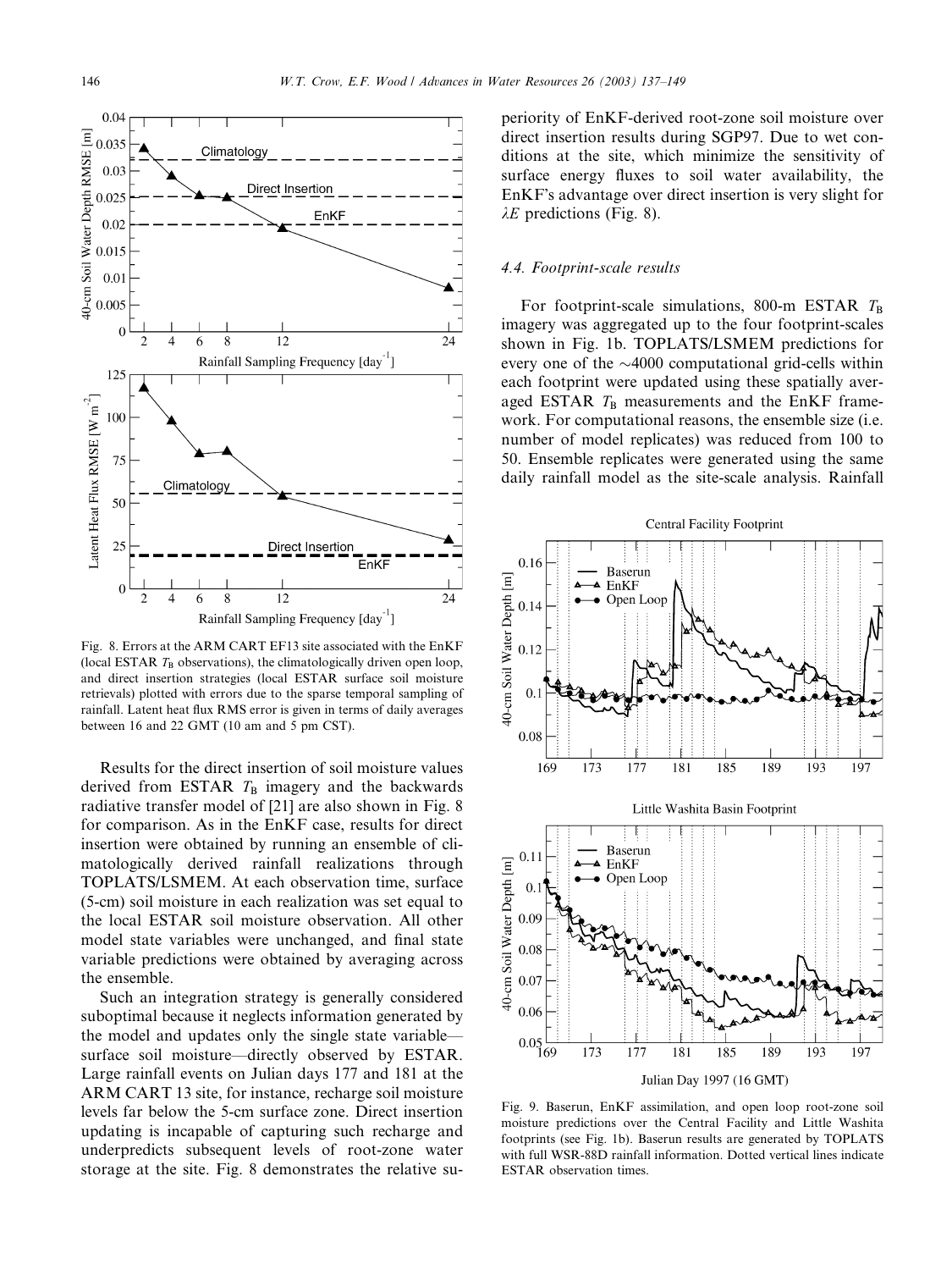realizations were independently generated for each of the four footprint-scale pixels and rainfall intensities were assumed to be homogeneous within each footprint.

A north–south gradient in rainfall accumulations developed during SGP97. Rainfall levels in the northernmost footprint-scale pixel (the Central Facility footprint) were several times larger than the climatological mean, while accumulations in the southernmost pixel (the Little Washita footprint) were below normal. Fig. 9 illustrates the ability of the EnKF, driven solely by  $T_{\text{B}}$ observations derived from the top 5 cm of the soil column and climatological rainfall considerations, to resolve these deviations from expected rainfall levels. During the first half of the experiment, the EnKF is able to effectively reproduce the impact of spatial rainfall anomalies by adding soil water to the root-zone within the Central Facility footprint and removing water within the Little Washita footprint. Capturing this spatial soil water pattern allows for the improved pre-



Fig. 10. Baserun, EnKF assimilation, and open loop latent heat flux predictions over the Central Facility and Little Washita footprints (Fig. 1b). Baserun results are generated by TOPLATS with full WSR-88D rainfall information. Dotted vertical lines indicate ESTAR observation times. Plotted values are daily averages between 16 and 22 GMT (10 am and 5 pm CST).

diction of surface latent heat flux within both footprints (Fig. 10). However, as in the point-scale case, EnKF predictions are less accurate following the temporal gap in observations between Julian days 184 and 192. During the final week of SGP97, the EnKF does not outperform the open loop simulations for either footprint-scale pixel (see Figs. 9 and 10). Additional study is required to determine if this is a direct consequence of the eight-day observation gap or if it represents a more general drift in EnKF-derived state predictions. Rainfall levels in the two footprint-scale pixels between the Central Facility and Little Washita footprints (see Fig. 1b) were near climatological expectations. Consequently, assimilating  $T<sub>B</sub>$  adds little to surface state and flux predictions made with the open loop simulations.

## 5. Discussion and conclusions

Results illustrate both the challenges and potential benefits of using the EnKF strategy presented by [36] to assimilate actual remote observations of surface brightness temperature into a surface water and energy balance model. Clearly, the assimilation process presented in the Section 3 does not meet all the requirements for the EnKF to be an optimal filter. For instance, the method used to generate TOPLATS replicates tends to produce skewed model ensembles and a non-Gaussian error structure (Fig. 5). In fact, several time steps in Fig. 5 demonstrate sufficient skew such that the ensemble mean falls outside of the inner two quartiles of the distribution. Such non-Gaussian error structure almost certainly has a negative impact on the EnKF's performance. In addition, not all sources of model and measurement error are implemented within the ensemble generation procedure. Even if rainfall and  $T<sub>B</sub>$  were measured perfectly, model errors would still lead to differences between predicted and observed  $T_{\text{B}}$ . Some of this error is attributable to model physics like the neglect of bare soil evaporation beneath vegetation in TOPLATS and the inability of the LSMEM to capture the impact of standing water on land surface microwave emission. However, even in cases where model predictions are relatively accurate, temporally persistent biases can arise from contrasts between the spatial support of model predictions and measurement footprints [8]. This appears to be the case for point-scale results at the NOAA/ATDD Little Washita Basin site where the misinterpretation of  $T<sub>B</sub>$  observations by the filter, combined with gaps in the time series of ESTAR  $T<sub>B</sub>$  observations, leads to the excessive removal of water from the soil column (Fig. 7).

Ideally, all such error sources should be accounted for in an assimilation strategy. However, while some description of model error and measurement bias may be obtainable from either ground-based validation efforts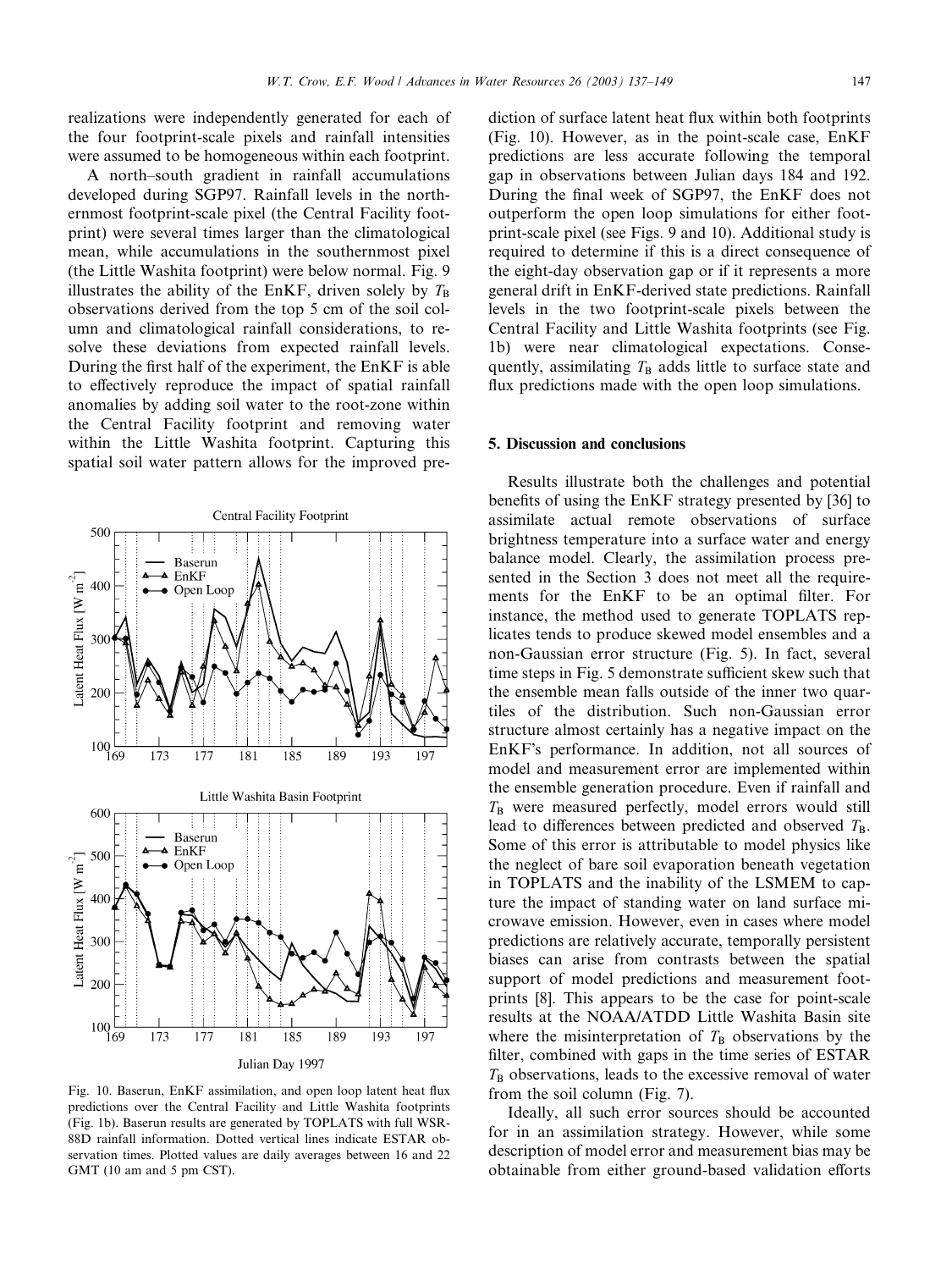or statistical analysis of filter innovations, it is unlikely that a full description of model error will be available in operational settings at large scales. As a result, no attempt was made to correct EnKF predictions for the impact of model error other than that arising from a lack of rainfall data. This was done under the assumption that difficulties with spatial support, inaccurate model physics, and measurement bias are an unavoidable part of attempting to compare and combine model predictions with remotely sensed observations and should be reflected in any realistic assessment of assimilation strategy merit.

Despite these challenges, results at the ARM CART EF13 site and over coarser footprint-scales are encouraging. Root-zone soil moisture predictions made with the EnKF,  $T_B$  observations approximately once every other day, and climatological rainfall expectations at the ARM CART EF13 site are more accurate than predictions derived from either direct assimilation of ESTAR surface soil moisture imagery or predictions based on sampling rainfall rates with temporal frequencies comparable to expectations for future spaceborne radar precipitation missions (Fig. 8). Even when hampered by no direct rainfall information and constraints expected in next-generation spaceborne remote sensors (i.e. 5-cm measurement depth and  $50$ -km  $\times$  70-km horizontal resolution), EnKF-assimilated ESTAR measurements are capable of representing the impact of spatially heterogeneous rainfall on root-zone (40 cm) soil moisture along the SGP97 transect (Fig. 9). Finally, these results are obtainable with relatively small ensemble sizes (50– 100)––suggesting that the EnKF strategy is computationally competitive with other assimilation approaches.

The representation of rainfall and rainfall uncertainty utilized here is clearly simplistic and not meant to represent current observational capabilities within the SGP region. Rather, the purpose is to evaluate the potential of the EnKF and remote measurements of 1.4 GHz  $T_{\rm B}$ to compensate land surface model predictions for errors associated with a simplistic or inaccurate representation of rainfall. More realistic assimilation approaches should take full advantage of capabilities for observing and predicting precipitation at global scales. For instance, of more use than a simple comparison of the relative advantage associated with measuring either 1.4 GHz  $T<sub>B</sub>$  or rainfall at sparse sampling frequencies, is a strategy for integrating both types of measurements in the context of an assimilation strategy. One potential area for future study is using an EnKF framework to facilitate this integration. However temporally sparse, measurements from a spaceborne precipitation mission contain information that can be used to condition the rainfall forecast ensemble, derived here from purely climatological considerations, and improve the assimilation of surface  $T<sub>B</sub>$  measurements. Similar conditioning is possible using sparse spatial data from rainfall gauge networks or quantitative precipitation forecasts derived from regional weather prediction models. Finally, given that the operational measurement of 1.4 GHz  $T_{\rm B}$  from space is not expected before 2006, an important extension of this work is the application of the EnKF to Cband (6.925 GHz) AMSR-E  $T_B$  observations expected in the near-future. The enhanced impact of vegetation and atmospheric effects at higher C-band frequencies poses an additional challenge for assimilation approaches.

#### Acknowledgements

The authors would like to thank Dennis McLaughlin and Dara Entekhabi for their help during early phases of this research and Coral Fernandez-Illescas for constructing the SGP97 forcing data set used for the TOPLATS simulations. The data support of Tilden Meyers (NOAA/ATDD), Tom Jackson (ARS/USDA), and the DOE's Atmospheric Radiation Measurement Program is also gratefully acknowledged. This work was supported by NASA grant NAG5-11111 and NOAA grant NA96GP0412.

## References

- [1] Brutsaert W. Evaporation into the atmosphere. Dordrecht, Holland; 1982. 299pp.
- [2] Burgers G, van Leeuwen PJ, Evensen G. Analysis scheme in the Ensemble Kalman filter. Mon Weather Rev 1998;126:1719–24.
- [3] Burke EJ, Gurney RJ, Simmonds LP, Jackson TJ. Calibrating a soil water and energy balance model with remotely sensed data to obtain qualitative information about the soil. Water Resour Res 1997;33:1689–97.
- [4] Choudhury BJ, Schmugge TJ, Chang A, Newton RW. Effect of surface roughness on the microwave emission from soils. J Geophys Res 1979;84:5699–706.
- [5] Choudhury BJ, Schmugge TJ, Mo T. A parameterization of effective temperature for microwave emission. J Geophys Res 1982;87:1301–4.
- [6] Choudhury BJ, Idso SB. Evaluating plant and canopy resistances of field grown wheat from concurrent diurnal observations of leaf water potential, stomatal resistance, canopy temperature, and evapotranspiration flux. Agric Forest Meteor 1985;34:67–76.
- [7] Crow WT. The impact of land surface heterogeneity on the accuracy and utility of spaceborne soil moisture retrievals. PhD dissertation, Dept Civil Environ Eng, Princeton University, Princeton, NJ, 2001.
- [8] Crow WT, Drusch M, Wood EF. An observation system simulation experiment for the impact of land surface heterogeneity on AMSR-E soil moisture retrieval. IEEE Trans Geosci Remote Sens 2001;39:1622–31.
- [9] Dingman SL. Physical hydrology. Englewood Cliffs, NJ: Prentice-Hall; 1994, 575pp.
- [10] Dobson MC, Ulaby FT, Hallikainen MT, El-Reyes MA. Microwave dielectric behavior of wet soil––part II: dielectric mixing models. IEEE Trans Geosci Remote Sens 1985;23:35–46.
- [11] Doriaswamy P, Stern AJ, Cook PW. Classification techniques for mapping biophysical parameters in the US Southern Great Plains. In: Proc Int Geoscience Remote Sensing Symp, IEEE Cat no. 007803-4403, 1998. p. 862–5.